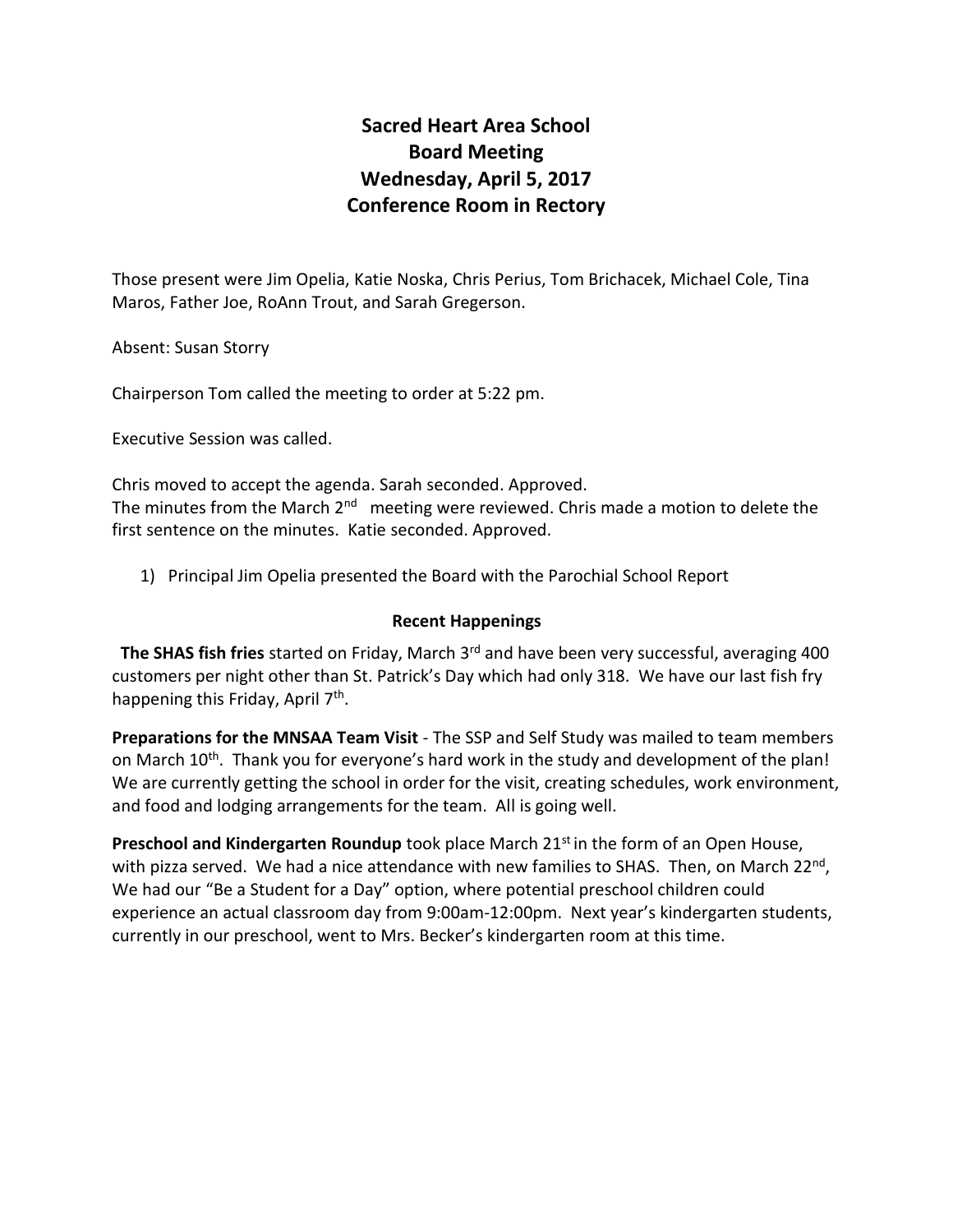## **Upcoming Events**

**MNSAA Team Visit:** The team is scheduled to visit SHAS on April 11<sup>th</sup> and 12<sup>th</sup>. This team will come to observe our school to see how we meet the MNSAA Standards and live out our mission, philosophy and school strategic plan (SSP). Staff have been instructed to arrive by 7:30am to meet and greet team members. Home and School officers are preparing a continental breakfast for the guests. Board members are invited to this as well.

Pizza/Dance/Slumber Party - On April 21<sup>st</sup> at 6pm, we will have a complimentary pizza supper made by Giovanni's Pizza. Your family is welcome! A **dance** and **slumber party** will immediately follow. All these fun treats are earned schoolwide incentive rewards for the students' success with the carnival raffle.

**Audubon Center Field Trip** Grades 4-5 May 1-3

Adopt a Highway Cleanup - April 26<sup>th</sup>

**First Communion** – April 29<sup>th</sup>

**SHAS Sprint into Summer 5K and Kids Fun Run** will take place Saturday May 6<sup>th</sup>. Register early for a free tee-shirt. Last May  $14<sup>th</sup>$ , SHAS had its  $1<sup>st</sup>$  5K Run and 1K for Kids. 47 people participated in the 5K including some SHAS students. About 24 children ran the 1K. Several participants ran / jogged more than usual in the preceding months leading up to the event, benefiting them a great deal. This run is undoubtedly a huge service toward better health and wellness for our community.

**Spring Blast-May 6th** 

**Last Day of School** June 2nd

**Language Arts (LA)/Reading - Development of Scales Training and Workshop** will take place sometime in the second half of August 2017. Diocesan teachers and principals will gather to gain a better understanding of the LA standards and the development of LA scales.

## **Committee Reports**

**Fundraising Committee:** Spring blast planning is going well. The fish fries have been well received in the community. The weather has been really good and lots of events going on in town that has increased the crowd. In the future the Fish Fry committee would like to see some of the proceeds be allocated to technology.

**Budget/Finance:** See Old Business

**Personnel/Human Resources:** There was discussion regarding absences. At this time there are no changes made to the current policy.